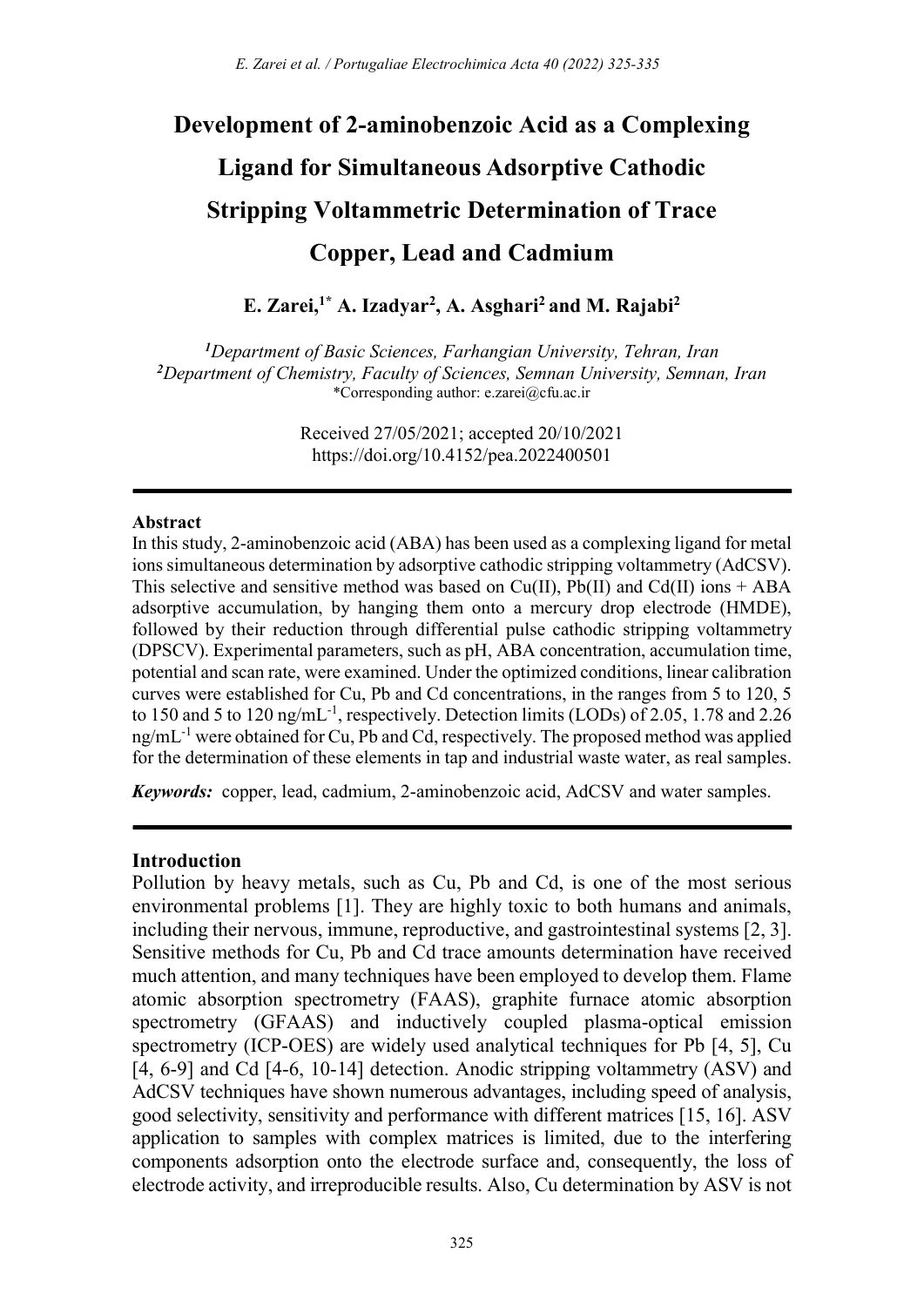very sensitive, due to the broadness and closeness of the metal anodic peak potential to that of mercury (Hg) oxidation [17]. The main problem with Cu and other heavy metals simultaneous determination by ASV is the formation of intermetallic compounds between this metal and others, especially Cu-Cd and Cu-Zn compounds [18]. Generally, when Cu is present at concentrations higher than those of the ion of interest, the stripping peak of the latter is severely suppressed or is shifted to another potential.

AdCSV is an alternative method to determine trace metals [19, 20]. This technique is based on the adsorptive accumulation of metal complexes with an added ligand onto the electrode, followed by the adsorbed complexes electrochemical reduction [15]. Several chelating reagents, such as oxine [21], 1-(2-pyridylazo)-2,7 dihydroxy naphthalene [22] and thymolphthalexone [23], were used for Cd determination. Also, several ligands, such as 2-[2,3,5-triazolylazo]-5-dimethylaninobenzonic [24], salicylaldehyde thiosemicarbazone [25], cyclopentanone thiosemicarbazone [26], morin [27], oxine [28], 5,5-dimethylcyclohexane-1,2,3 trione 1,2-dioxime 3-thiosemicarbazone [29] and α-benzylmonooxime [30], were already applied for Cu and organic compounds determination (eg. morin) [27]. A mixture of dimethylglyoxime and oxine [31], and carbidopa [32], as complexing agents, was reported for Pb voltammetric determination. AdCSV was successfully used for heavy metals individual and simultaneous determination. In previous works, this method for Ni-Cu [33], Pb-Zn [34], Cd-Cu [35, 36], Pb-Cu [23, 27] and Pb-Cu-Cd [37-39] determination, with different ligands, was described. That we know, there is no report about the application of 2-aminobenzoic acid (ABA) as a ligand in metal ions determination using AdCSV technique. Therefore,

in this work, an AdCSV procedure for Cd(II), Pb(II) and Cu(II) simultaneous determination, with ABA as a complexing agent, was described. Also, various factors influencing the method were investigated. This method was used for Cd(II), Pb(II) and Cu(II) ions determination in tap and industrial waste water samples.

# Experimental details

## Apparatus

A Metrohm 746/747 VA processor, with a three-electrode cell, made of HMDE, Ag/AgCl (saturated KCl), and platinum, as working, reference and counter electrodes, respectively, was used in differential pulse voltammetry (DPV). All reported potentials were referred to the WE. DPV had a pulse amplitude of 50 mV. The pH measurements were performed by a Metrohm 691 pH meter, with a combined glass electrode. A Varian AA-50 atomic absorption spectrometer, equipped with Pb and Zn hollow cathode lamps, was used for AB measurements.

# Chemicals

All solutions were prepared with doubly distilled water. The stock solutions of 1000 mg/L<sup>-1</sup> Cu(II), Pb(II) and Cd(II) were prepared by carefully weighting solid Cu nitrate  $(NO<sub>3</sub>.)$ , Pb  $NO<sub>3</sub>$  and Cd  $NO<sub>3</sub>$ . (Merck), and dissolving them in aqueous  $0.5$  mol L<sup>-1</sup> nitric acid (HNO<sub>3</sub>). ABA (Merck) solution was prepared by dissolving an appropriate amount of it in 96% ethanol, and diluting it with doubly distilled water, in different 100 mL volumetric flasks.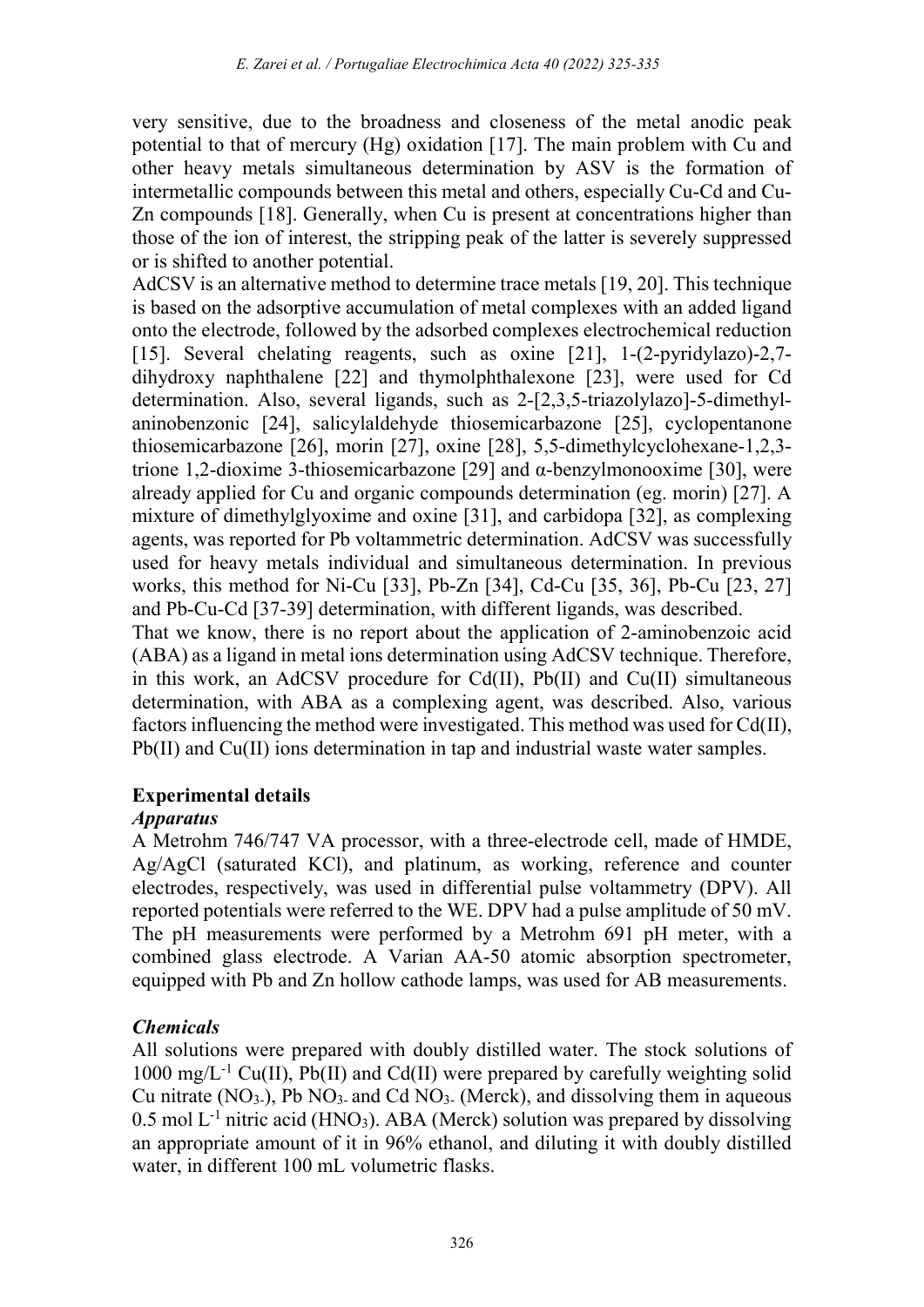## Procedures

The supporting electrolyte solution (phosphate buffer (PB), with pH 7.4) was transferred into the electrochemical cell and purged with nitrogen (N) for, at least, 4 min. The accumulation potential (0.0 V vs. 3 M Ag/AgCl/KCl) was applied to a fresh Hg drop, while the solution was stirred for a period of 10 s of accumulation time. Then, after equilibration for 10 s, voltammograms were recorded from 0.35 to -0.76 V, with a potential scan rate of 10  $mV/s^{-1}$  and a pulse amplitude of 50 mV. Afterwards, Cu, Pb and Cd standard solutions aliquots were introduced into the cell, and the obtained solution was deoxygenated with N gas, for 1 min. Then, a DPV was recorded, according to the described procedure, to give the sample peak current. Each scan was repeated five times, with a new drop for each analyzed solution, and the mean value was obtained. Cu, Pb and Cd stripping peaks were registered at about 0.094, -0.319 and -0.520 V, respectively, and their currents were used as the method for measuring the magnitude of their analytical signals. All data were obtained at room temperature. Calibration graphs were prepared taking the peak current against Cu(II), Pb(II) and Cd(II) concentrations.

## Results and discussion

Preliminary experiments were carried out using DP-AdCSV to identify the general features that characterized the Cu(II)-ABA, Pb(II)-ABA and Cd(II)-ABA systems behavior on HMDE. Fig. 1a displays DPVs of the PB (pH 7.0) on the HMDE surface, with a scan rate of  $10 \text{ mV/s}^{-1}$ .



Figure 1. DP-AdCS voltammograms of: a) blank solution (PB with pH 7.0); b) blank solution with 70 ng/mL<sup>-1</sup> of each of Cu(II), Pb(II) and Cd(II); and c) metal ions  $+0.40$ mM ABA ligand, on the HMDE surface, at an accumulation potential of -0.25 V, accumulation time of 60 s and a scan rate of 10 mV/s<sup>-1</sup>.

## Effect of pH solution

The pH effect on the cathodic stripping peaks current of Cu, Ni, Cd and Pb was studied in the pH range from 6 to 8, in a solution containing 70 ng/mL<sup>-1</sup> of Cu(II), Pb(II) and Cd(II), with  $0.45 \text{ mmol/L}^{-1}$  ABA, recording DP-AdCS voltammograms onto the HMDE, by adsorptive accumulation, at -0.25 V, for 60 s. Fig. 2 shows the dependence of the peak heights on the pH. As it is seen, the metal ions peak height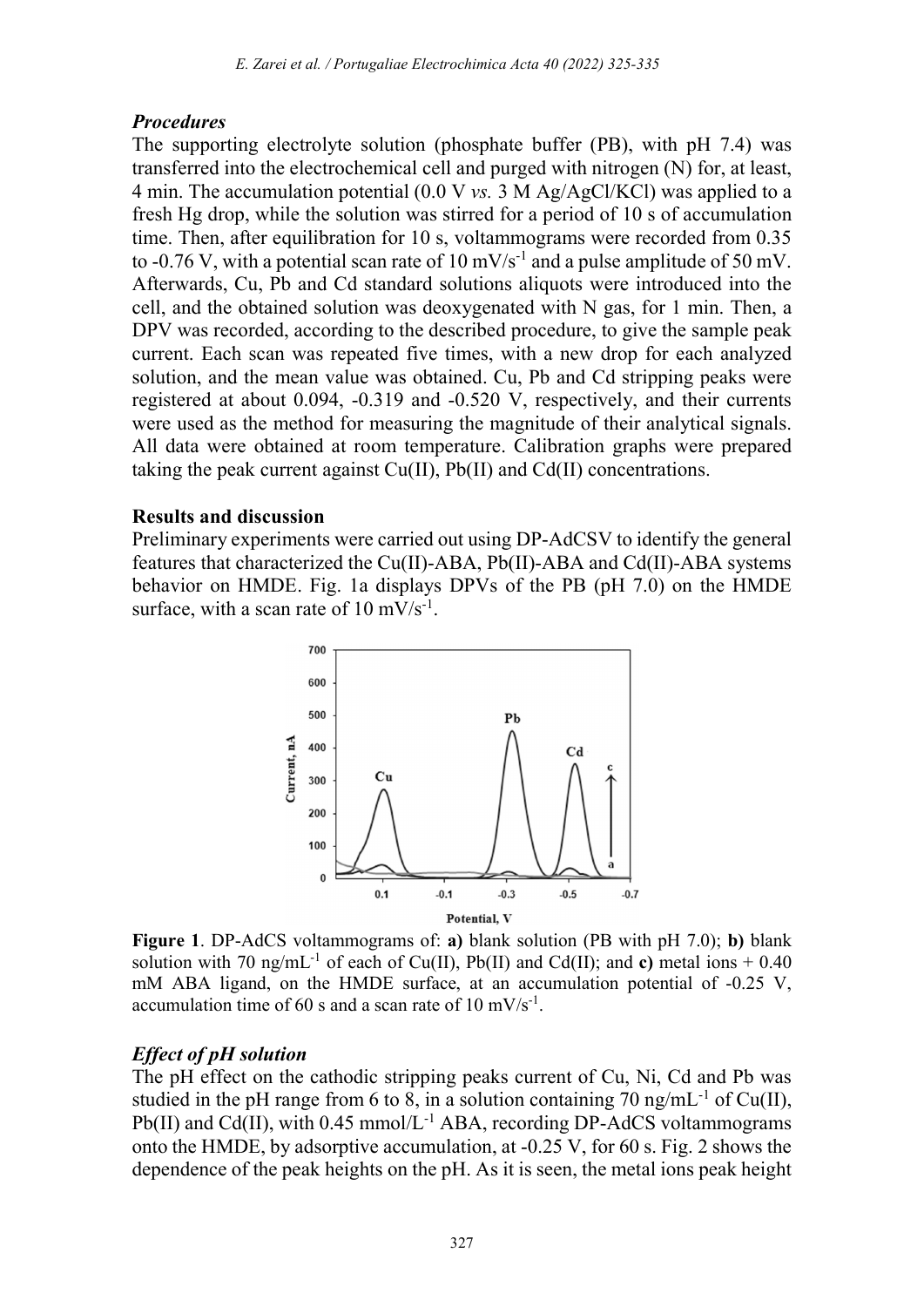increased in the pH range from 6 to 7.4, and decreased at pH values higher than 7.4 and lower than 6.5. That may be due to the metal ions hydroxocomplex formation and ABA protonation, respectively. In spite of this, the maximum peaks currents were obtained at pH 7.4, for both metal ions that were selected for subsequent experiments.



Figure 2. DP-AdCS voltammetric peak current as a function of pH on the HMDE surface, for a solution with 70 ng/mL<sup>-1</sup> of Cu(II), Pb(II) and Cd(II) + 0.40 mM ABA, at an accumulation potential of -0.25 V, accumulation time of 60 s and scan rate of 10 mV/s<sup>-1</sup>.

#### Ligand concentration effect

The dependence of the Cu(II)-ABA, Pb(II)-ABA and Cd(II)-ABA peaks current on the complexing agent concentration was tested. DP-AdCS voltammograms of 70 ng/mL<sup>-1</sup> Cu(II), Cd(II) and Pb(II) + increased amounts of ABA (0.2-5.3 mM) were recorded in an aqueous PB with pH 7.4, following the preconcentration of these metal ions  $+$  ABA complexes onto the HMDE, at  $-0.25$  V, by adsorptive accumulation, for 60 s. The obtained results (Fig. 3) showed that the Cu(II)-ABA, Pb(II)-ABA and Cd(II)-ABA complexes peaks currents increased along with higher ligand concentrations, up to 0.45 mM.



Figure 3. Effect of the ligand concentrations on the determination of 70 ng/mL<sup>-1</sup> Cu(II), Pb(II) and Cd(II), with pH of 7.4, accumulation potential of -0.25 V, accumulation time of 60 s and scan rate of  $10 \text{ Mv/s}^{-1}$ .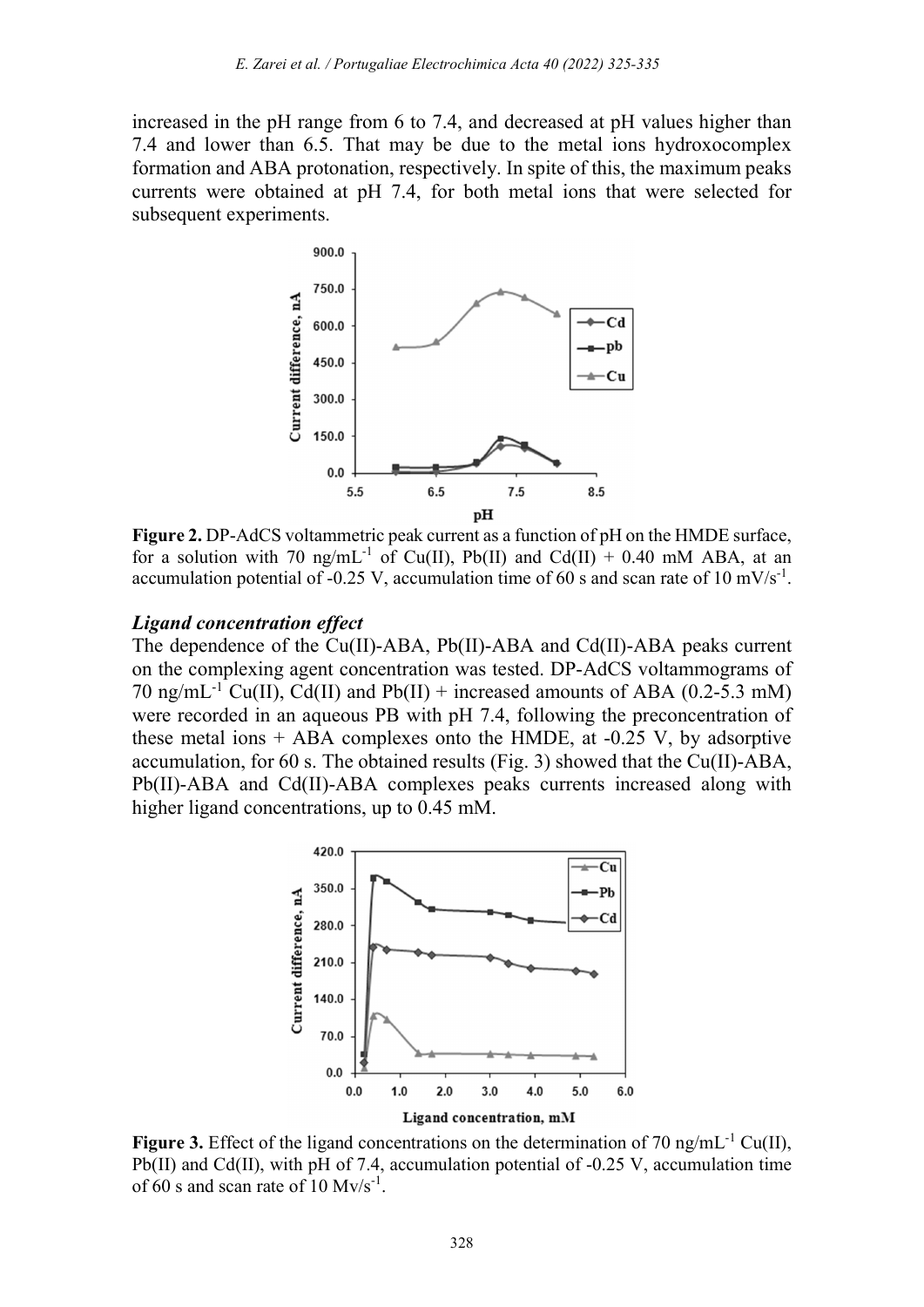Beyond this concentration, the peak height gradually decreased, probably due to some competition between the complexes and the ligand for the adsorption onto the electrode surface. Consequently, an optimum ABA concentration of 0.45 mM was selected for further experiments.

## Accumulation parameters effect

The charge on the Hg electrode surface plays an important role in the metal complexes absorption efficiency [40]. In its turn, the solution applied potential and composition significantly affects the charge on the Hg electrode. Therefore, in this study, the accumulation potential effect on the stripping peaks current of metal ions + ABA complexes was individually examined, over the potential range from 0.15 to -0.40 V. The stripping peaks current plots of both metal ions, as a function of the preconcentration potential, are shown in Fig. 4A. As it is obvious, the peaks current increased up to about -0.2 for all metal ions, and slightly decreased towards more negative values. This behavior is due to a competition between the complexes and the ligand for the adsorption onto the electrode surface. Subsequently, the accumulation potential of -0.2 V was used in all further DP-AdCSV measurements.



Figure 4. The influence of: A) accumulation potential; B) accumulation time; and C) scan rate on the cathodic adsorption stripping peak current of  $70/\text{ng mL}^{-1}$  of Cu(II), Pb(II) and Cd(II), in a PB with pH 7.4,  $+$  0.45 mM ABA. Other conditions: A) accumulation time of 60 s and scan rate of 10 Mv/s<sup>-1</sup>; **B**) accumulation potential of -0.2 V and scan rate of 10 Mv/s<sup>-1</sup>; and C) accumulation potential of -0.2 V and accumulation time of 65 s.

On the other hand, DP-AdCS voltammograms of 70 ng/mL<sup>-1</sup> of Cu(II), Pb (II) and Cd(II), in a PB,  $+$  0.45 mM ABA, were recorded under optimum conditions,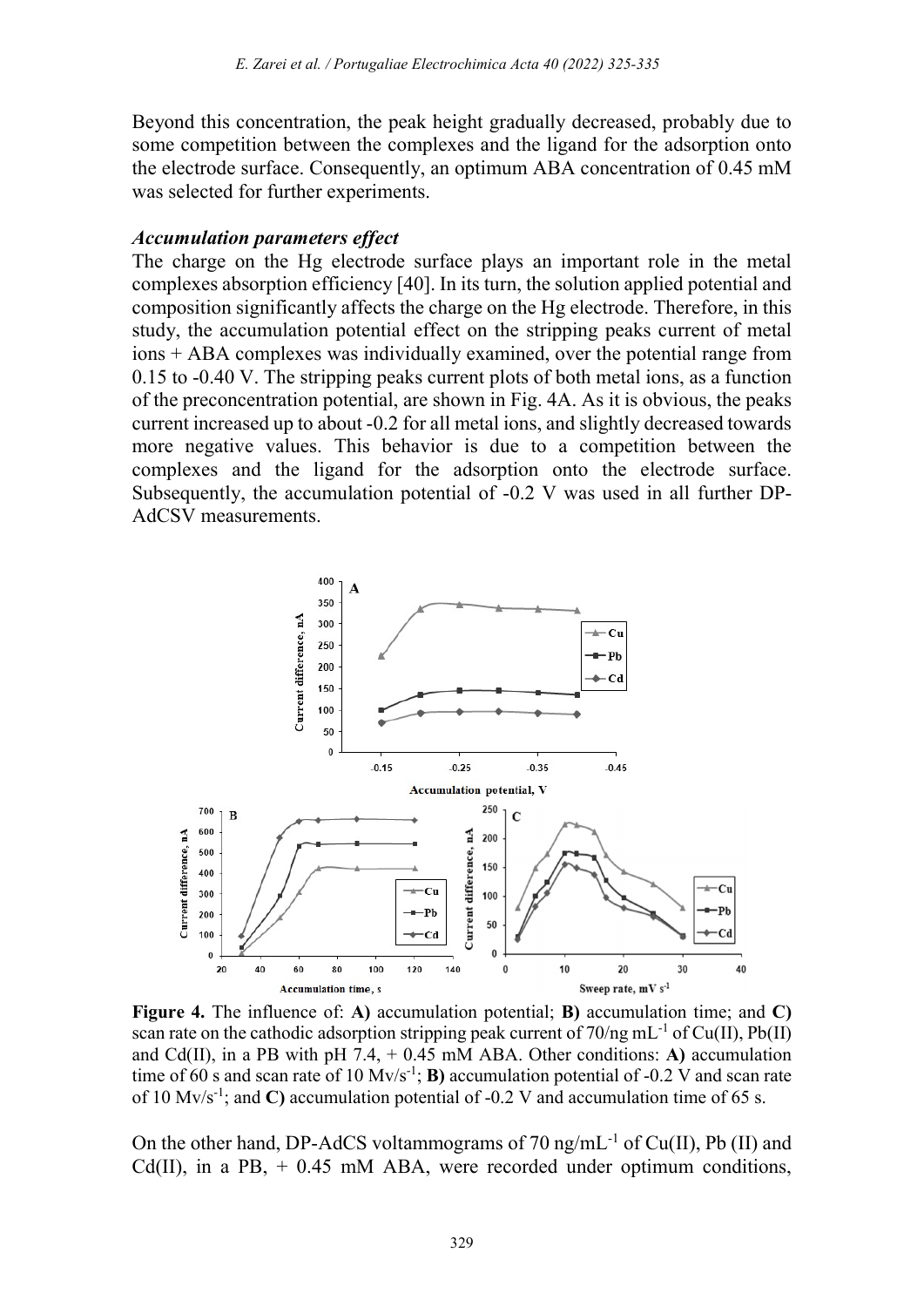following an increased preconcentration time (30-120 s), by adsorptive accumulation, at -0.2 V. As shown in Fig. 4B, the peak current of all metal ions-ABA complexes increased with the accumulation time. At higher ion concentrations, the adsorptive saturation of the Hg electrode surface (adsorption equilibrium) was reached and, hence, the peak current levelled off. Therefore, an accumulation time of 65 s was selected for further studies. The scan rate effect was also tested in the range from 2 to 30  $Mv/s^{-1}$  (Fig. 4C). The current (metal ions-ABA) was found constant, at a scan rate higher than  $10 \text{ Mv/s}^{-1}$ , which was selected for Cu(II), Pb(II) and Cd(II) simultaneous determination.

#### Cu(II), Cd(II) and Pb(II) simultaneous determination

DP-AdCS voltammograms of the metal ions, at various concentrations, were recorded under optimum procedural conditions (Fig. 5).



Figure 5. HDME DP-AdCS voltammograms with Cu(II), Pb(II) and Cd(II) various concentrations:  $0, 5, 20, 50, 60, 70$  and  $80$  ppm, in a PB with pH 7.4,  $+ 0.45$  mM ABA, after preconcentration at -0.2 V onto the HMDE, by adsorptive accumulation, for 65 s, at a scan rate of  $10 \text{ Mv/s}^{-1}$ .

Rectilinear relations between the peak current  $(I_p)$  and  $Cu(II)$ , Pb(II) and Cd(II) concentrations were obtained over the ranges indicated in Table 1. The results confirm the described DP-AdCS voltammetry method reliability for the Cu(II), Pb(II) and Cd(II) simultaneous determination, within the indicated linear ranges.

Table 1. Characteristics of the calibration curves of the described DP-AdCS voltammetric method for the Cu(II), Pb(II) and Cd(II) + ABA simultaneous determination, under optimum conditions.

| Metal<br>ions | Linearity range<br>$(ng/mL^{-1})$ | Linear square equation | $\mathbb{R}^2$<br>(corr. coef.) | LOD<br>$(ng/mL^{-1})$ |
|---------------|-----------------------------------|------------------------|---------------------------------|-----------------------|
| $Cd^{2+}$     | 5-120                             | $v = 1.0412x + 2.5793$ | 0.9945                          | 2.26                  |
| $Ph^{2+}$     | $5 - 150$                         | $v = 1.1523x + 4.0683$ | 0.9976                          | 1.78                  |
| $Cu^{2+}$     | 5-120                             | $v = 0.958x - 0.36$    | 0.9939                          | 2.05                  |

### Interference studies

In multi-elemental determinations at the Hg electrode, the effect of the interference between metal ions is potentially important, because they compete for complexation with the same ligand, and for adsorption onto the Hg drop.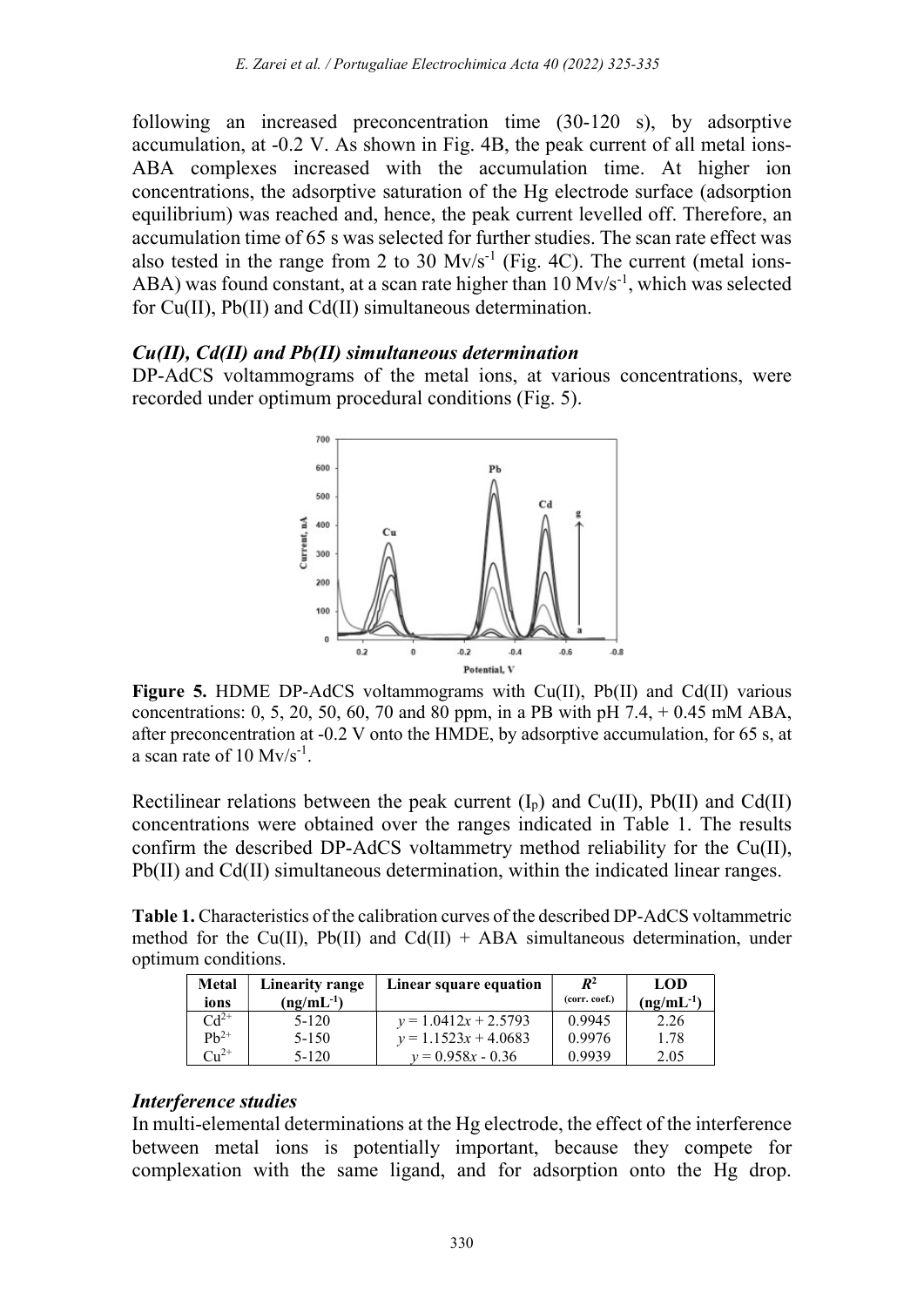Moreover, the inter-metallic compounds formation among the investigated metal ions may cause an error in their determination. Possible interference by other metal ions on the Cu(II), Pb(II) and Cd(II) AdCSV was investigated through the addition of the interfering ion to a solution containing these metals, under optimized conditions. The results of this study are summarized in Table 2. The tolerance limit was defined as the concentration that gave an error of 3% in Cu(II), Pb(II) and Cd(II) determination. Based on the results, it was concluded that the method is almost free from the interference of the foreign ions. However, a 1-fold concentration of Al(III) (aluminum) had a significant influence on Cu(II), Pb(II) and Cd(II) determination, and 2-fold concentrations of Fe(II) (iron) had a major interference in Cu(II) determination. Interference from Al(III) and Fe(II) ions can be minimized by the addition of 400 and 500-fold concentrations of F (fluorine) and SCN- ions (thiocyanate), respectively, if necessary.

|                                                                                                                                                                                                                                                                                                                                                                                                                                                                                           | <b>Tolerance limit</b> |                |            |  |  |
|-------------------------------------------------------------------------------------------------------------------------------------------------------------------------------------------------------------------------------------------------------------------------------------------------------------------------------------------------------------------------------------------------------------------------------------------------------------------------------------------|------------------------|----------------|------------|--|--|
| <b>Foreign ions</b>                                                                                                                                                                                                                                                                                                                                                                                                                                                                       | [W(M)/W(Cu)]           | [ W(M)/W(Pb) ] | W(M)/W(Cd) |  |  |
| $NO_2$ , Cl <sup>-</sup> , IO <sub>3</sub> , WO <sub>4</sub> <sup>2</sup> , N <sub>3</sub> , ClO <sub>3</sub> <sup>-</sup><br>,ClO <sub>4</sub> <sup>-</sup> , Na <sup>+</sup> , K <sup>+</sup> , Cs <sup>+</sup> , Mg <sup>2+</sup> , HCO <sub>3</sub> <sup>-</sup> ,<br>$CO32$ , NO <sub>3</sub> <sup>-</sup> , F <sup>-</sup> , Br <sup>-</sup> , SCN <sup>-</sup> , CH <sub>3</sub> COO <sup>-</sup> ,<br>$Cu^{2+}$ A <sub>1</sub> <sup>3+</sup> [a] F <sub>e</sub> <sup>2+</sup> [h] | 1000                   | 1000           | 1000       |  |  |
| $\overline{BrO_3$ , $\overline{SO_4^2}$ , $\overline{I}$                                                                                                                                                                                                                                                                                                                                                                                                                                  | 500                    | 500            | 500        |  |  |
| $Ni^{2+}$ , $Sr^{2+}$ , $Ba^{2+}$                                                                                                                                                                                                                                                                                                                                                                                                                                                         | 250                    | 100            | 100        |  |  |
| $CN^{\dagger}$ , $Co^{2+}$ , $Mn^{2+}$ , $Rh^{3+}$ , $Ca^{2+}$ , $Ce(IV)$                                                                                                                                                                                                                                                                                                                                                                                                                 | 30                     | 50             | 50         |  |  |
| $Fe2+$                                                                                                                                                                                                                                                                                                                                                                                                                                                                                    | $\overline{2}$         | 20             | 20         |  |  |
| $Zn^{2+}$                                                                                                                                                                                                                                                                                                                                                                                                                                                                                 | 1000                   | 1000           | 1000       |  |  |
| $Cd^{2+}$                                                                                                                                                                                                                                                                                                                                                                                                                                                                                 | 1000                   | 1000           |            |  |  |
| $Pb^{2+}$                                                                                                                                                                                                                                                                                                                                                                                                                                                                                 | 1000                   |                | 1000       |  |  |
| $Cu2+$                                                                                                                                                                                                                                                                                                                                                                                                                                                                                    |                        | 1000           | 1000       |  |  |
| $A1^{3+}$                                                                                                                                                                                                                                                                                                                                                                                                                                                                                 |                        |                |            |  |  |

**Table 2.** The effect of foreign ions on the determination of 70 ng/mL<sup>-1</sup> of each metal ion, under optimum conditions.

## Tap water and waste water samples analysis

The described DP-AdCS voltammetry method was successfully applied for Cu(II), Pb(II) and Cd(II) simultaneous determination, in a sample of tap water from Semnan, and in industrial waste water samples from alloys producer companies (Table 3).

Table 3. Cu(II), Cd(II) and Pb(II) determination in tap and industrial waste water samples, by the DP-AdCS voltammetry method, under optimum conditions, and by FAAS.

| <b>Sample</b>          | Cu(II) |             | Pb(II) |             | Cd(II)     |      |
|------------------------|--------|-------------|--------|-------------|------------|------|
|                        | (ppm)  |             | (ppm)  |             | (ppm)      |      |
|                        | AdCSV  | <b>FAAS</b> | AdCSV  | <b>FAAS</b> | AdCSV      | FAAS |
| Tap water [ <b>a</b> ] | 0.119  | 0.12        | 0.98   |             | $19.8$ [b] |      |
| Abzar Mahdi Co.        | 0.142  | 0.14        | 1.55   | 1.5         | 0.811      | 0.82 |
| Fenarlol Iran Co.      | 0.812  | 0.8         | 1.97   | 2.0         | 0.289      | 0.3  |
| Abkaran Co.            | 9.35   | 9.46        | 1.61   | 1.5         | 0.319      | 0.32 |

[a] Concentrated by 25-fold

[b] Not found, but added 20 ppm and they were found 19.80 ppm, with a recovery percentage of 99.0%

<sup>[</sup>a] After addition of 400-fold concentrations of F ions to the solution; [b] After addition of 500-fold concentrations of SCN- ions to the solution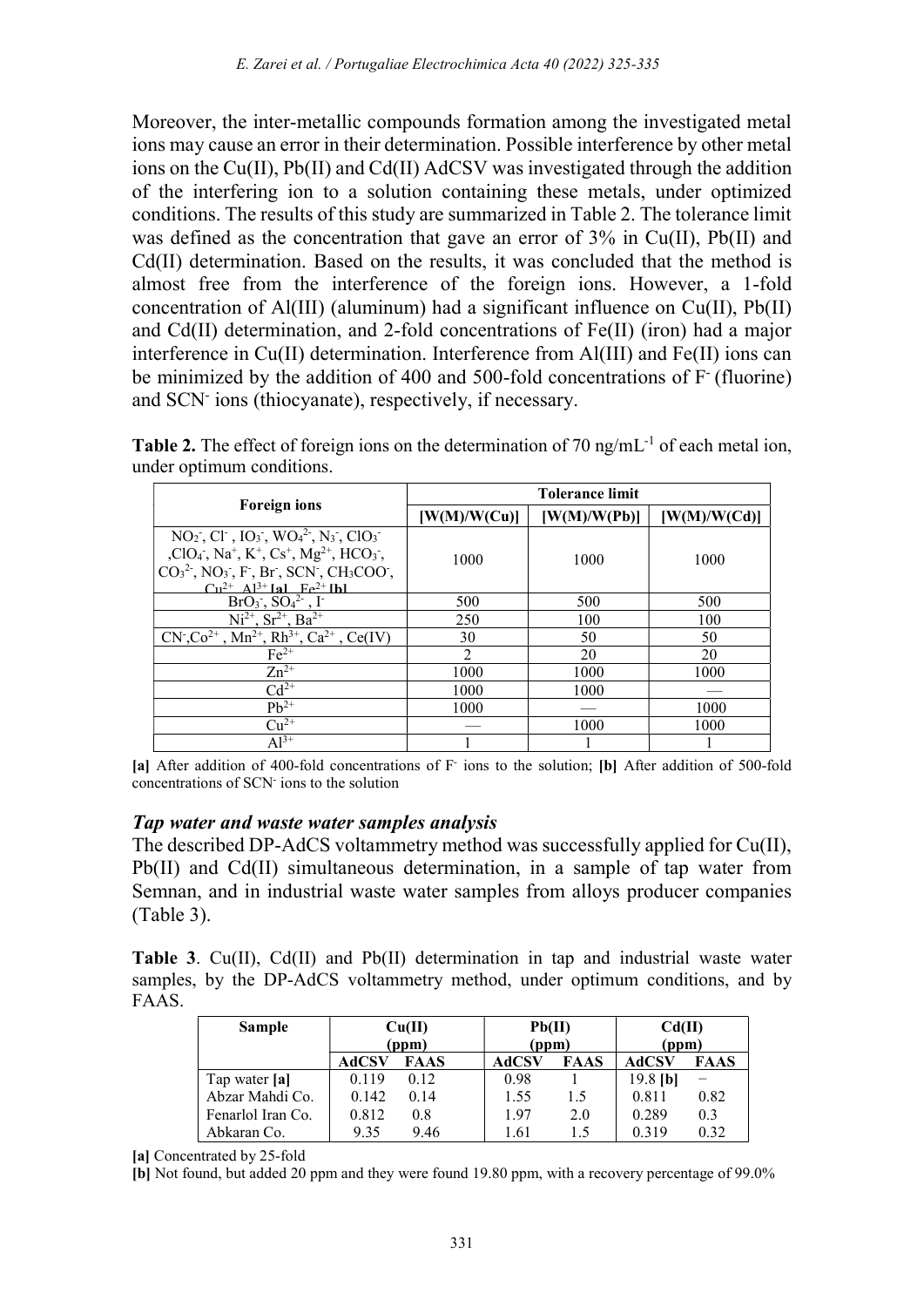The same water samples were also analyzed for these metal ions determination by FAAS. A comparison of the results obtained by the DP-AdCS voltammetry method with those resulting from FAAS revealed the capability of the stripping voltammetry method for Cu(II), Pb(II) and Cd(II) determination, at trace concentrations. The results correspond to the mean values of five replicate determinations.

## **Conclusions**

A selective and sensitive DP-AdCSV method was developed for Cu(II), Pb(II) and Cd(II) simultaneous determination, as 2-aminobenzoic acid-complexes in water samples, without significant interference from foreign cations and anions, for the first time. The proposed method presented LODs of  $n\pi/mL^{-1}$  levels for Cu(II), Pb(II) and Cd(II) determination. The method was successfully applied for these metal ions determination in tap water and industrial waste water samples.

# Authors' contributions

E. Zarei: conceived and designed the analysis, contributed with data or analysis tools, performed the analysis and wrote the paper. A. Izadyar: conceived and designed the analysis, collected the data, contributed with data or analysis tools and performed the analysis. A. Asghari: conceived and designed the analysis, contributed with data or analysis tools and performed the analysis. M. Rajabi: other contributions.

# References

- 1. Runnells DD, Shepherd TA, Angino EE. Metals in water. Determining natural background concentrations in mineralized areas. Environ Sci Technol. 1992;26,2316-2323. https://doi.org/10.1021/es00036a001
- 2. Kemper T, Sommer S. Estimate of heavy metal contamination in soils after a mining accident using reflectance spectroscopy. Environ Sci Technol. 2002;36,2742-2747. https://doi.org/10.1021/es015747j
- 3. Jang A, Seo YW, Bishop PL. The removal of heavy metals in urban run off by sorption on mulch. Environ Pollut. 2005;133,117-127. https://doi.org/10.1016/j.envpol.2004.05.020
- 4. Tu Y, Ju S, Wang P. Flame atomic absorption spectrometric determination of copper, lead, and cadmium in Gastrodiae rhizoma samples after preconcentration using magnetic solid-phase extraction. Spectrosc Lett. 2016;49,249-256. https://doi.org/10.1080/00387010.2015.1134578
- 5. Wei XS, Wu YW, Han LJ. Determination of lead and cadmium in water and pharmaceutical products by inductively coupled plasma optical emission spectrometry with preconcentration by thiourea immobilized silica. Analyt Lett. 2015;48,996-1008. https://doi.org/10.1080/00032719.2014.966379
- 6. Sabermahani F, Taher MA. Determination of trace amounts of cadmium and copper by atomic absorption spectrometry after simultaneous extraction and preconcentration using a new water-soluble polyacrylic acid/alumina sorbent. Microchim Acta. 2007;159,117-123. https://doi.org/10.1007/s00604-006- 0729-0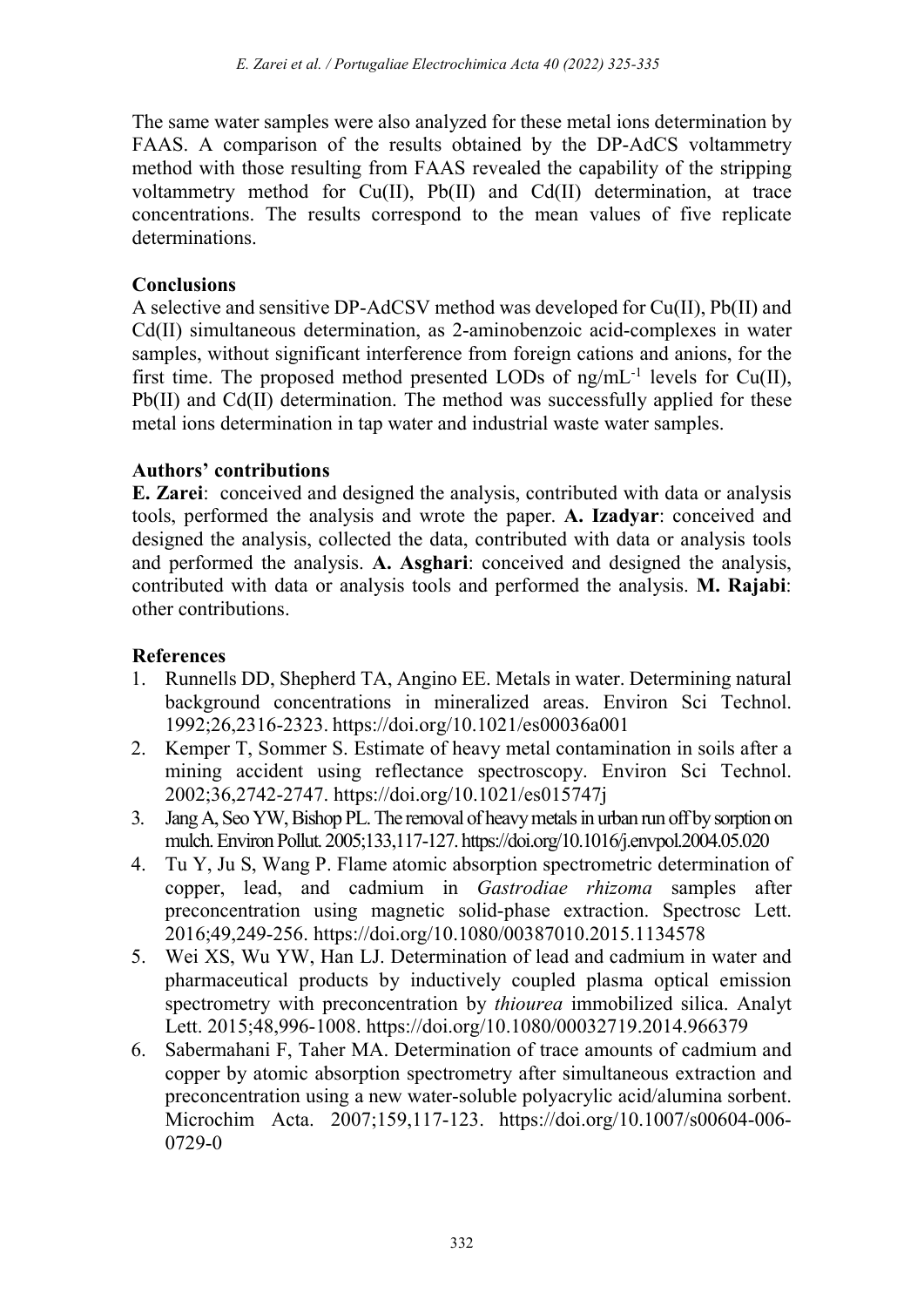- 7. Zacharia A, Gucer S, Izgi B, et al. Direct atomic absorption spectrometry determination of tin, lead, cadmium and zinc in high-purity graphite with flame furnace atomizer. Talanta. 2007;72,825-830. https://doi.org/10.1016/j.talanta.2006.10.040
- 8. Yawar W. Determination of wear metals in lubricating oils by flame atomic absorption spectrophotometry. J Anal Chem. 2010;65,489-491. https://doi.org/10.1134/S1061934810050096
- 9. Jahromi EZ, Bidari A, Assadi Y, et al. Dispersive liquid-liquid microextraction combined with graphite furnace atomic absorption spectrometry: Ultra trace determination of cadmium in water samples. Analyt Chim Acta. 2007;585,305-311. https://doi.org/10.1016/j.aca.2007.01.007
- 10. Filatova DG, Es'kina VV, Chizhov AS, et al. Determination of selenium and cadmium dopants in nanocomposites based on zinc and indium oxides by high resolution continuous source electrothermal atomic absorption spectrometry and inductively coupled plasma mass spectrometry. J Analyt Chem. 2016;71,496-499. https://doi.org/10.1134/S106193481605004X
- 11. Ghaedi M, Ahmadi F, Shokrollahi A. Simultaneous preconcentration and determination of copper, nickel, cobalt and lead ions content by flame atomic absorption spectrometry. J Hazar Mater. 2007;142,272-278. https://doi.org/10.1016/j.jhazmat.2006.08.012
- 12. Minami T, Sohrin Y, Ueda J. Determination of chromium, copper and lead in river water by graphite-furnace atomic absorption spectrometry after coprecipitation with terbium hydroxide. Analyt Sci. 2005;21,1519-1521. https://doi.org/10.2116/analsci.21.1519
- 13. Zeiner M, Steffan I, Cindric IJ. Determination of trace elements in olive oil by ICP-AES and ETA-AAS: A pilot study on the geographical characterization. Microchem J. 2005;81,171-176. https://doi.org/10.1016/j.microc.2004.12.002
- 14. Karadjova I, Izgi B, Gucer S. Fractionation and speciation of Cu, Zn and Fe in wine samples by atomic absorption spectrometry. Spectrochim Acta B. 2002;57,581-590. https://doi.org/10.1016/S0584-8547(01)00386-X
- 15. Wang J. Analytical electrochemistry, 2nd edn. Wiley-VCH, New York, 2001.
- 16. Benabbes M, Alami Chentoufi Mojemmi B, et al. Determination of lead and cadmium in synthetic and natural hair dyes in Morocco using differential pulse polarography. Port Electrochim Acta. 2021;39,37-44. https://doi.org/10.4152/pea.202101037
- 17. Hajian R, Shams E. Application of adsorptive stripping voltammetry to the determination of bismuth and copper in the presence of morin. Analyt Chim Acta. 2003;491,63-69. https://doi.org/10.1016/S0003-2670(03)00789-X
- 18. Wang J. Stripping analysis: Principles, instrumentation and applications, VCH, Deerfield Beach, FL, 1985.
- 19. Grabarczyk M, Koper A. Simultaneous voltammetric determination of Mo(VI) and W(VI) by adsorptive differential pulse stripping method using adaptive neuro-fuzzy inference system. J Analyt Chem. 2013;68,885-890. https://doi.org/10.1134/S1061934813100134
- 20. Ghandour MA, Hassan A, Ali HM. Voltammetric determination of copper with proton pump inhibitor drug omeprazole. J Analyt Chem. 2015;70:392- 397. https://doi.org/10.1134/S1061934815030065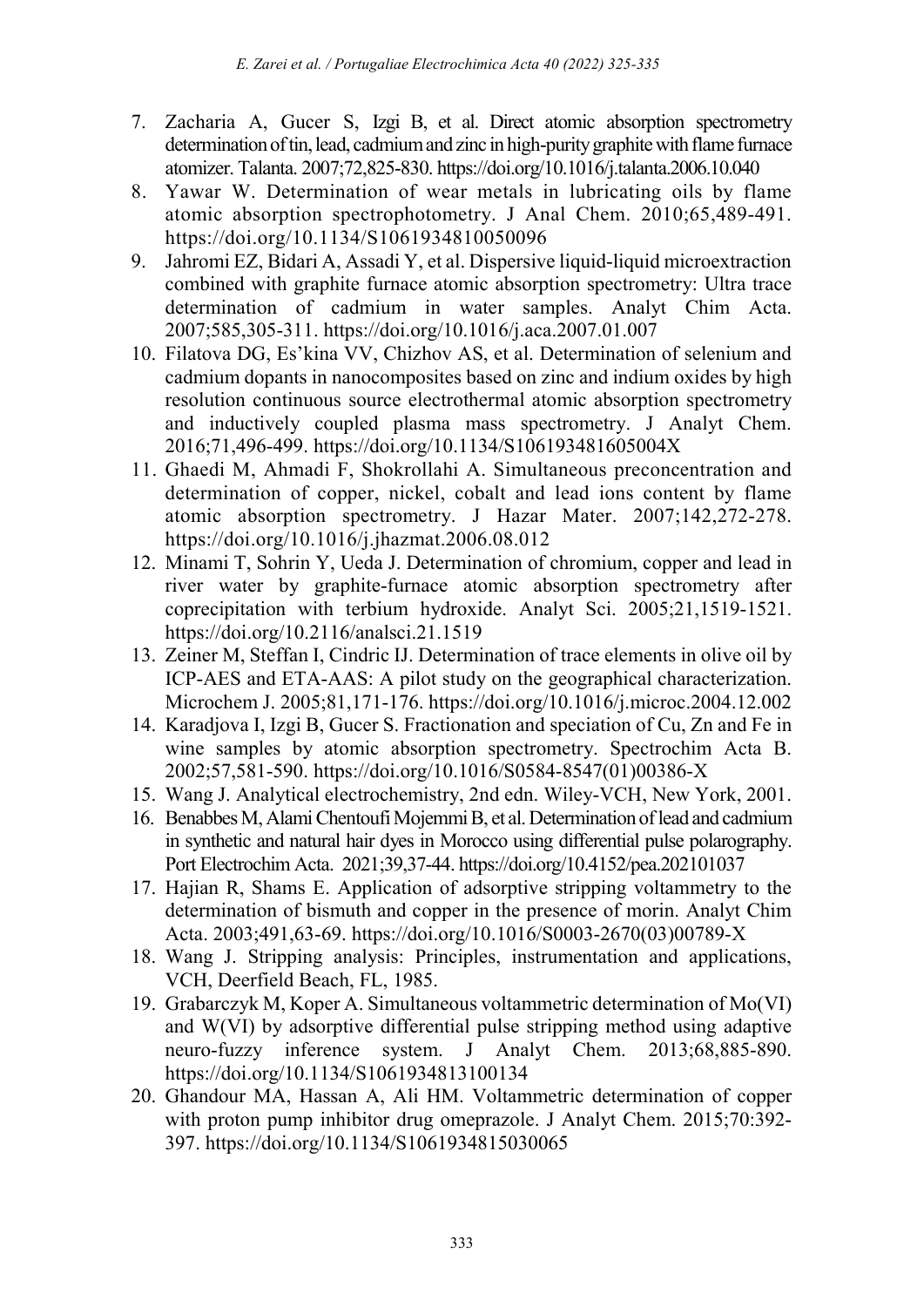- 21. El-Desoky HS, Ismail IM, Ghoneim MM. Stripping voltammetry method for the determination of manganese as complex with oxine at the carbon paste electrode with and without modification with montmorillonite clay. J Solid State Electrochem. 2013;17,3153-3167. https://doi.org/10.1007/s10008-013- 2204-2
- 22. Zhang ZQ, Chen SZ, Lin HM, et al. Simultaneous determination of copper, nickel, lead, cobalt and cadmium by adsorptive voltammetry. Analyt Chim Acta. 1993;272,227-232. https://doi.org/10.1016/0003-2670(93)80573-4
- 23. Babaei A, Shams E, Samadzadeh A. Simultaneous determination of copper, bismuth and lead by adsorptive stripping voltammetry in the presence of thymolphthalexone. Analyt Sci. 2006;22,955-959. https://doi.org/10.2116/analsci.22.955
- 24. Lu G, Long D, Li D, et al. Determination of copper in food by stripping voltammetry using Cu(II)-[2-(2, 3, 5-triazolylazo)-5-dimethylaninobenzonic] complex. Food Chem. 2004;84,319-322. https://doi.org/10.1016/S0308- 8146(03)00261-9
- 25. Mahajan RK, Walia TPS, Sumanjit LTS. The versatility of salicylaldehyde thiosemicarbazone in the determination of copper in blood using adsorptive stripping voltammetry. Talanta. 2005;67,755-759. https://doi.org/10.1016/j.talanta.2005.03.024
- 26. Mahajan RK, Walia TPS, Sumanjit LTS. Cyclopentanone thiosemicarbazone, a new complexing agent for copper determination in biological samples by adsorptive stripping voltammetry. Analyt Sci. 2006;22,389-392. https://doi.org/10.2116/analsci.22.389
- 27. Shams E, Babaei A, Soltaninezhad M. Simultaneous determination of copper, zinc and lead by adsorptive stripping voltammetry in the presence of morin. Analyt Chim Acta. 2004;501,119-124. https://doi.org/10.1016/j.aca.2003.09.010
- 28. Van der Berg CMG. Determination of copper, cadmium and lead in seawater by cathodic stripping voltammetry of complexes with 8-hydroxyquinoline. J Electroanalyt Chem. 1986;215,111-121. https://doi.org/10.1016/0022-0728(86)87009-7
- 29. Galeano DNaz T, Guiberteau A, Lopez Soto MD, et al. Determination of copper with 5, 5-dimethylcyclohexane-1, 2, 3-trione 1, 2-dioxime 3-thiosemicarbazone in olive oils by adsorptive stripping square wave voltammetry. Food Chem. 2006;96,156-162. https://doi.org/10.1016/j.foodchem.2005.04.014
- 30. Ensafi AA, Abbasi S. Highly selective-cathodic stripping voltammetric determination of copper with α-benzylmonooxime. Microchem J. 2000;64,195-200. https://doi.org/10.1016/S0026-265X(00)00004-7
- 31. Colombo C, van den Berg CMG. Simultaneous determination of several trace metals in seawater using cathodic stripping voltammetry with mixed ligands. Analyt Chim Acta. 1997;337,29-40. https://doi.org/10.1016/S0003- 2670(96)00401-1
- 32. Gholivand MB, Ahmadi F, Sohrabi A. Adsorptive stripping voltammetric determination of ultra-trace of zinc and lead with carbidopa as complexing agent in food and water samples. Electroanalysis. 2007;19,2465-2471. https://doi.org/10.1002/elan.200704007
- 33. Cobelo-Garc A, Santos-Echeand J, Prego R, et al. Direct simultaneous determination of Cu, Ni and V in seawater using adsorptive cathodic stripping